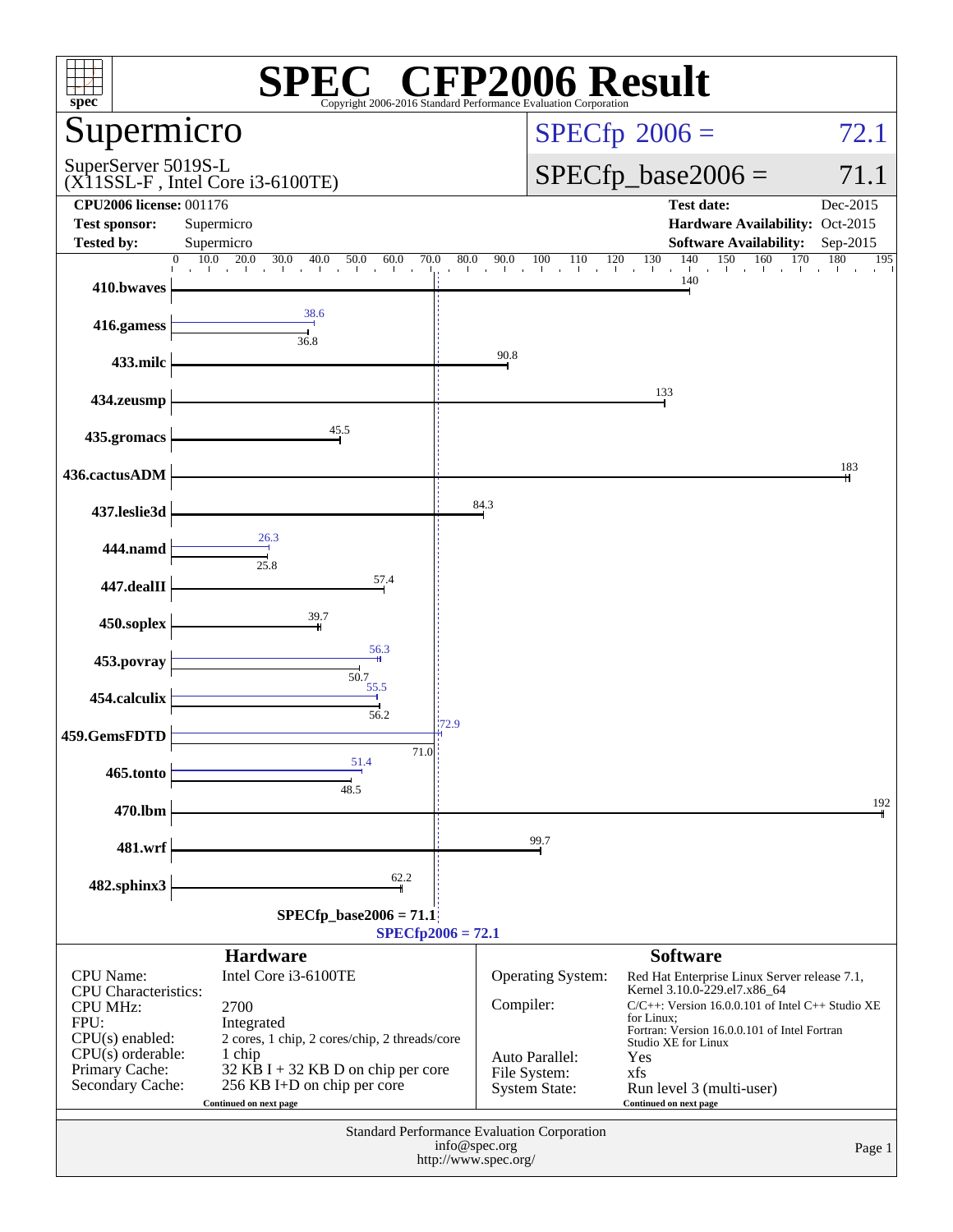

# Supermicro

#### SuperServer 5019S-L

(X11SSL-F , Intel Core i3-6100TE)

#### $SPECfp2006 = 72.1$  $SPECfp2006 = 72.1$

#### $SPECfp\_base2006 = 71.1$

| <b>CPU2006 license: 001176</b> |                                     |                                 | <b>Test date:</b><br>Dec-2015               |
|--------------------------------|-------------------------------------|---------------------------------|---------------------------------------------|
| <b>Test sponsor:</b>           | Supermicro                          | Hardware Availability: Oct-2015 |                                             |
| <b>Tested by:</b>              | Supermicro                          |                                 | <b>Software Availability:</b><br>$Sep-2015$ |
| L3 Cache:                      | $4 \text{ MB I+D}$ on chip per chip | <b>Base Pointers:</b>           | $64$ -bit                                   |
| Other Cache:                   | None                                | Peak Pointers:                  | $32/64$ -bit                                |
| Memory:                        | 32 GB (4 x 8 GB 2Rx8 PC4-2133P-E)   | Other Software:                 | None                                        |
| Disk Subsystem:                | 1 x 200 GB SATA III SSD             |                                 |                                             |
| Other Hardware:                | None                                |                                 |                                             |

**[Results Table](http://www.spec.org/auto/cpu2006/Docs/result-fields.html#ResultsTable)**

| Results Table     |                                                                                                          |       |                |       |                |       |                |              |                |              |                |              |
|-------------------|----------------------------------------------------------------------------------------------------------|-------|----------------|-------|----------------|-------|----------------|--------------|----------------|--------------|----------------|--------------|
|                   | <b>Base</b>                                                                                              |       |                |       | <b>Peak</b>    |       |                |              |                |              |                |              |
| <b>Benchmark</b>  | <b>Seconds</b>                                                                                           | Ratio | <b>Seconds</b> | Ratio | <b>Seconds</b> | Ratio | <b>Seconds</b> | <b>Ratio</b> | <b>Seconds</b> | <b>Ratio</b> | <b>Seconds</b> | <b>Ratio</b> |
| 410.bwayes        | 97.0                                                                                                     | 140   | 97.0           | 140   | 97.0           | 140   | 97.0           | <b>140</b>   | 97.0           | 140          | 97.0           | 140          |
| 416.gamess        | 532                                                                                                      | 36.8  | 531            | 36.9  | 532            | 36.8  | 507            | 38.6         | 507            | 38.6         | 508            | 38.6         |
| 433.milc          | 101                                                                                                      | 90.8  | 101            | 90.8  | 101            | 90.9  | <b>101</b>     | 90.8         | 101            | 90.8         | 101            | 90.9         |
| 434.zeusmp        | 68.3                                                                                                     | 133   | 68.3           | 133   | 68.3           | 133   | 68.3           | 133          | 68.3           | 133          | 68.3           | 133          |
| 435 gromacs       | 157                                                                                                      | 45.5  | 157            | 45.4  | 157            | 45.6  | 157            | 45.5         | 157            | 45.4         | 157            | 45.6         |
| 436.cactusADM     | 65.2                                                                                                     | 183   | 65.2           | 183   | 65.6           | 182   | 65.2           | 183          | 65.2           | 183          | 65.6           | 182          |
| 437.leslie3d      | 111                                                                                                      | 84.3  | 111            | 84.3  | 112            | 84.2  | 111            | 84.3         | 111            | 84.3         | 112            | 84.2         |
| 444.namd          | 310                                                                                                      | 25.9  | 311            | 25.8  | 311            | 25.8  | 305            | 26.3         | 305            | 26.3         | 305            | 26.3         |
| 447.dealII        | 199                                                                                                      | 57.4  | 199            | 57.4  | 199            | 57.4  | 199            | 57.4         | 199            | 57.4         | 199            | 57.4         |
| $450$ .soplex     | 207                                                                                                      | 40.3  | 212            | 39.4  | 210            | 39.7  | 207            | 40.3         | 212            | 39.4         | 210            | 39.7         |
| 453.povray        | 105                                                                                                      | 50.7  | 105            | 50.8  | 105            | 50.6  | 94.5           | 56.3         | 94.1           | 56.5         | 95.8           | 55.5         |
| 454.calculix      | <u>147</u>                                                                                               | 56.2  | 147            | 56.2  | 147            | 56.1  | 149            | 55.5         | 149            | 55.5         | 149            | 55.5         |
| 459.GemsFDTD      | 149                                                                                                      | 71.0  | 150            | 70.9  | 149            | 71.1  | 146            | 72.9         | 146            | 72.9         | 146            | 72.9         |
| $465$ .tonto      | 203                                                                                                      | 48.5  | 202            | 48.6  | 203            | 48.5  | <u>192</u>     | 51.4         | 192            | 51.4         | 191            | 51.4         |
| 470.1bm           | 71.6                                                                                                     | 192   | 71.6           | 192   | 71.4           | 192   | 71.6           | 192          | 71.6           | 192          | 71.4           | 192          |
| 481.wrf           | 112                                                                                                      | 99.6  | <u>112</u>     | 99.7  | 112            | 99.9  | 112            | 99.6         | <u>112</u>     | 99.7         | 112            | 99.9         |
| $482$ .sphinx $3$ | 313                                                                                                      | 62.2  | 313            | 62.2  | 315            | 61.8  | 313            | 62.2         | 313            | 62.2         | 315            | 61.8         |
|                   | Results appear in the order in which they were run. Bold underlined text indicates a median measurement. |       |                |       |                |       |                |              |                |              |                |              |

#### **[Operating System Notes](http://www.spec.org/auto/cpu2006/Docs/result-fields.html#OperatingSystemNotes)**

Stack size set to unlimited using "ulimit -s unlimited"

#### **[Platform Notes](http://www.spec.org/auto/cpu2006/Docs/result-fields.html#PlatformNotes)**

 Sysinfo program /usr/cpu2006/config/sysinfo.rev6914 \$Rev: 6914 \$ \$Date:: 2014-06-25 #\$ e3fbb8667b5a285932ceab81e28219e1 running on X11SSL-01 Thu Dec 17 19:05:11 2015

 This section contains SUT (System Under Test) info as seen by some common utilities. To remove or add to this section, see: <http://www.spec.org/cpu2006/Docs/config.html#sysinfo>

 From /proc/cpuinfo model name : Intel(R) Core(TM) i3-6100TE CPU @ 2.70GHz

Continued on next page

Standard Performance Evaluation Corporation [info@spec.org](mailto:info@spec.org) <http://www.spec.org/>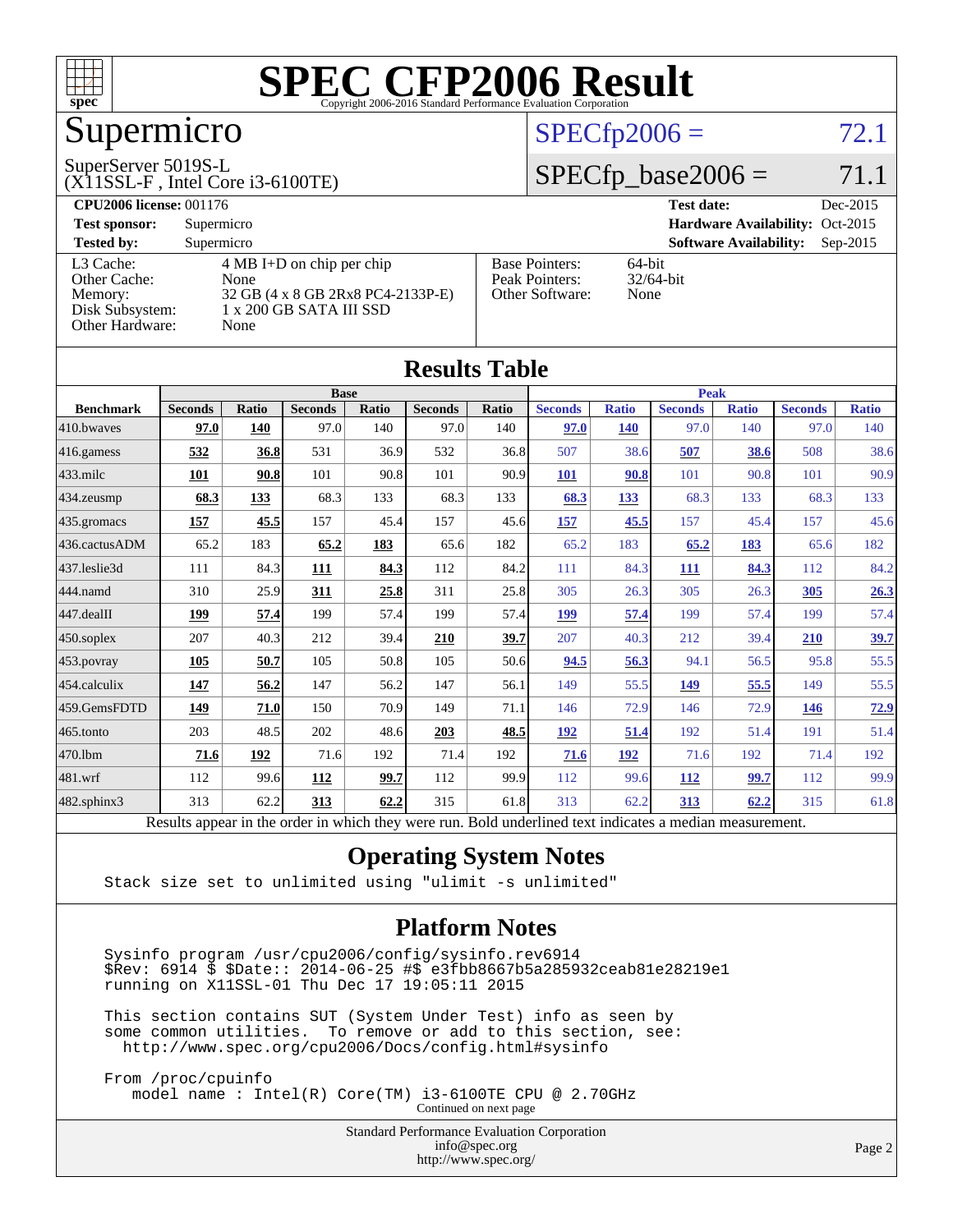

#### Supermicro

 $SPECTp2006 = 72.1$ 

(X11SSL-F , Intel Core i3-6100TE) SuperServer 5019S-L

 $SPECTp\_base2006 = 71.1$ 

Page 3

**[CPU2006 license:](http://www.spec.org/auto/cpu2006/Docs/result-fields.html#CPU2006license)** 001176 **[Test date:](http://www.spec.org/auto/cpu2006/Docs/result-fields.html#Testdate)** Dec-2015 **[Test sponsor:](http://www.spec.org/auto/cpu2006/Docs/result-fields.html#Testsponsor)** Supermicro Supermicro **[Hardware Availability:](http://www.spec.org/auto/cpu2006/Docs/result-fields.html#HardwareAvailability)** Oct-2015 **[Tested by:](http://www.spec.org/auto/cpu2006/Docs/result-fields.html#Testedby)** Supermicro **Supermicro [Software Availability:](http://www.spec.org/auto/cpu2006/Docs/result-fields.html#SoftwareAvailability)** Sep-2015

#### **[Platform Notes \(Continued\)](http://www.spec.org/auto/cpu2006/Docs/result-fields.html#PlatformNotes)**

Standard Performance Evaluation Corporation [info@spec.org](mailto:info@spec.org) 1 "physical id"s (chips) 4 "processors" cores, siblings (Caution: counting these is hw and system dependent. The following excerpts from /proc/cpuinfo might not be reliable. Use with caution.) cpu cores : 2 siblings : 4 physical 0: cores 0 1 cache size : 4096 KB From /proc/meminfo<br>MemTotal: 32898228 kB HugePages\_Total: 0<br>Hugepagesize: 2048 kB Hugepagesize: From /etc/\*release\* /etc/\*version\* os-release: NAME="Red Hat Enterprise Linux Server" VERSION="7.1 (Maipo)" ID="rhel" ID\_LIKE="fedora" VERSION\_ID="7.1" PRETTY\_NAME="Red Hat Enterprise Linux Server 7.1 (Maipo)" ANSI\_COLOR="0;31" CPE\_NAME="cpe:/o:redhat:enterprise\_linux:7.1:GA:server" redhat-release: Red Hat Enterprise Linux Server release 7.1 (Maipo) system-release: Red Hat Enterprise Linux Server release 7.1 (Maipo) system-release-cpe: cpe:/o:redhat:enterprise\_linux:7.1:ga:server uname -a: Linux X11SSL-01 3.10.0-229.el7.x86\_64 #1 SMP Thu Jan 29 18:37:38 EST 2015 x86\_64 x86\_64 x86\_64 GNU/Linux run-level 3 Dec 17 19:03 SPEC is set to: /usr/cpu2006 Filesystem Type Size Used Avail Use% Mounted on<br>
/dev/sda2 xfs 183G 60G 123G 33% /  $60G$  123G 33% / Additional information from dmidecode: Warning: Use caution when you interpret this section. The 'dmidecode' program reads system data which is "intended to allow hardware to be accurately determined", but the intent may not be met, as there are frequent changes to hardware, firmware, and the "DMTF SMBIOS" standard. BIOS American Megatrends Inc. 1.0a 10/23/2015 Memory: 4x Micron 18ASF1G72AZ-2G1A1 8 GB 2 rank 2133 MHz (End of data from sysinfo program)

<http://www.spec.org/>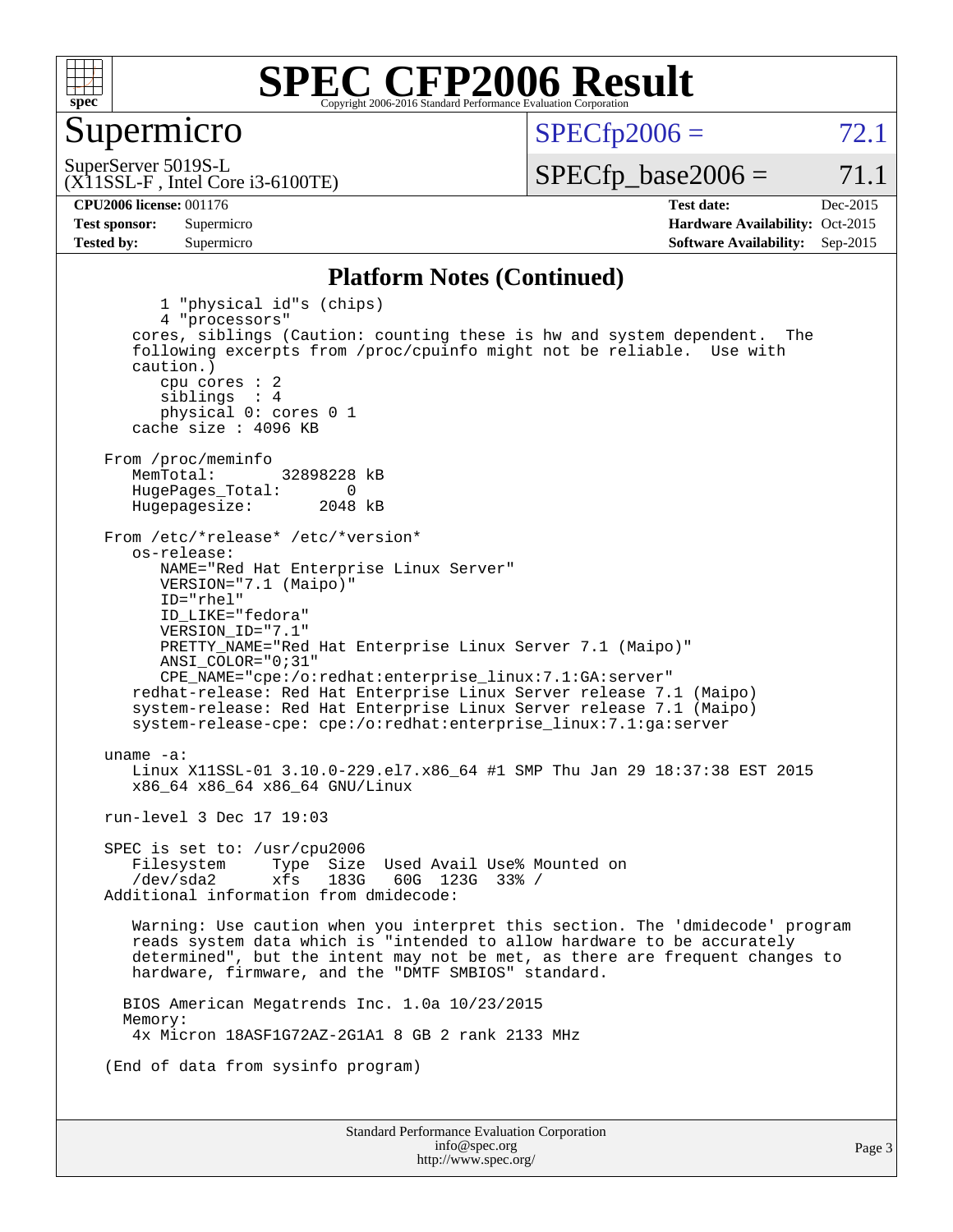

### Supermicro

 $SPECfp2006 = 72.1$  $SPECfp2006 = 72.1$ 

(X11SSL-F , Intel Core i3-6100TE) SuperServer 5019S-L

 $SPECfp\_base2006 = 71.1$ 

**[CPU2006 license:](http://www.spec.org/auto/cpu2006/Docs/result-fields.html#CPU2006license)** 001176 **[Test date:](http://www.spec.org/auto/cpu2006/Docs/result-fields.html#Testdate)** Dec-2015

**[Tested by:](http://www.spec.org/auto/cpu2006/Docs/result-fields.html#Testedby)** Supermicro **[Software Availability:](http://www.spec.org/auto/cpu2006/Docs/result-fields.html#SoftwareAvailability)** Sep-2015

**[Test sponsor:](http://www.spec.org/auto/cpu2006/Docs/result-fields.html#Testsponsor)** Supermicro Supermicro **[Hardware Availability:](http://www.spec.org/auto/cpu2006/Docs/result-fields.html#HardwareAvailability)** Oct-2015

#### **[General Notes](http://www.spec.org/auto/cpu2006/Docs/result-fields.html#GeneralNotes)**

Environment variables set by runspec before the start of the run: KMP\_AFFINITY = "granularity=fine,compact,1,0"  $LD$ <sup>LIBRARY\_PATH = "/usr/cpu2006/libs/32:/usr/cpu2006/libs/64:/usr/cpu2006/sh"</sup> OMP\_NUM\_THREADS = "2"

 Binaries compiled on a system with 1x Intel Core i5-4670K CPU + 32GB memory using RedHat EL 7.1 Transparent Huge Pages enabled with: echo always > /sys/kernel/mm/transparent\_hugepage/enabled

#### **[Base Compiler Invocation](http://www.spec.org/auto/cpu2006/Docs/result-fields.html#BaseCompilerInvocation)**

[C benchmarks](http://www.spec.org/auto/cpu2006/Docs/result-fields.html#Cbenchmarks):  $-m64$ 

[C++ benchmarks:](http://www.spec.org/auto/cpu2006/Docs/result-fields.html#CXXbenchmarks) [icpc -m64](http://www.spec.org/cpu2006/results/res2016q1/cpu2006-20151223-38493.flags.html#user_CXXbase_intel_icpc_64bit_bedb90c1146cab66620883ef4f41a67e)

[Fortran benchmarks](http://www.spec.org/auto/cpu2006/Docs/result-fields.html#Fortranbenchmarks): [ifort -m64](http://www.spec.org/cpu2006/results/res2016q1/cpu2006-20151223-38493.flags.html#user_FCbase_intel_ifort_64bit_ee9d0fb25645d0210d97eb0527dcc06e)

[Benchmarks using both Fortran and C](http://www.spec.org/auto/cpu2006/Docs/result-fields.html#BenchmarksusingbothFortranandC): [icc -m64](http://www.spec.org/cpu2006/results/res2016q1/cpu2006-20151223-38493.flags.html#user_CC_FCbase_intel_icc_64bit_0b7121f5ab7cfabee23d88897260401c) [ifort -m64](http://www.spec.org/cpu2006/results/res2016q1/cpu2006-20151223-38493.flags.html#user_CC_FCbase_intel_ifort_64bit_ee9d0fb25645d0210d97eb0527dcc06e)

#### **[Base Portability Flags](http://www.spec.org/auto/cpu2006/Docs/result-fields.html#BasePortabilityFlags)**

| 410.bwaves: -DSPEC CPU LP64                 |                                                                |
|---------------------------------------------|----------------------------------------------------------------|
| 416.gamess: -DSPEC_CPU_LP64                 |                                                                |
| 433.milc: -DSPEC CPU LP64                   |                                                                |
| 434.zeusmp: -DSPEC_CPU_LP64                 |                                                                |
| 435.gromacs: -DSPEC_CPU_LP64 -nofor_main    |                                                                |
| 436.cactusADM: -DSPEC CPU LP64 -nofor main  |                                                                |
| 437.leslie3d: -DSPEC CPU LP64               |                                                                |
| 444.namd: -DSPEC CPU LP64                   |                                                                |
| 447.dealII: -DSPEC CPU LP64                 |                                                                |
| 450.soplex: -DSPEC_CPU_LP64                 |                                                                |
| 453.povray: -DSPEC CPU LP64                 |                                                                |
| 454.calculix: - DSPEC CPU LP64 - nofor main |                                                                |
| 459. GemsFDTD: - DSPEC CPU LP64             |                                                                |
| 465.tonto: - DSPEC CPU LP64                 |                                                                |
| 470.1bm: -DSPEC CPU LP64                    |                                                                |
|                                             | 481.wrf: -DSPEC CPU_LP64 -DSPEC_CPU_CASE_FLAG -DSPEC_CPU_LINUX |
| 482.sphinx3: -DSPEC_CPU_LP64                |                                                                |
|                                             |                                                                |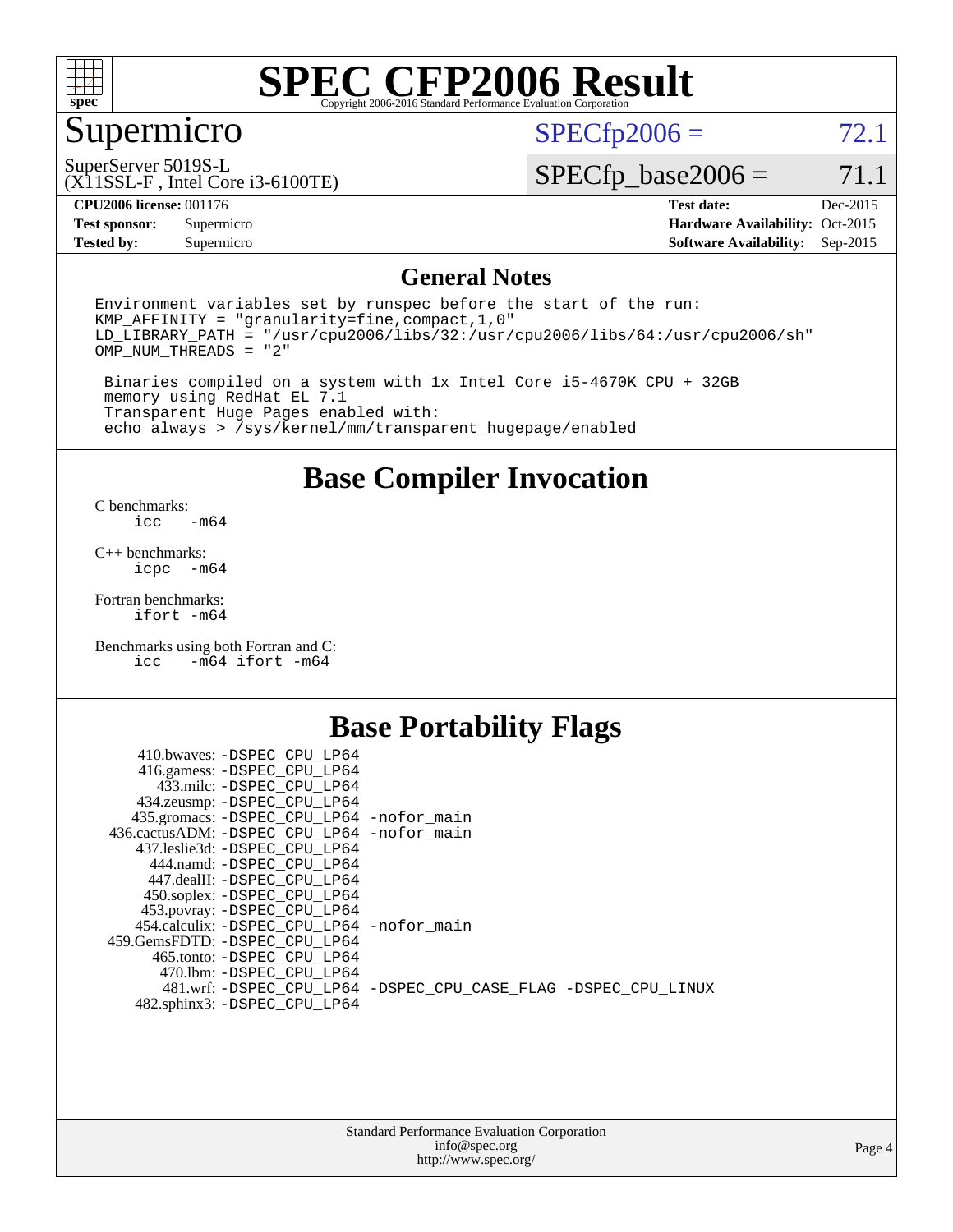

### Supermicro

 $SPECTp2006 = 72.1$ 

SuperServer 5019S-L

#### (X11SSL-F , Intel Core i3-6100TE)

**[Test sponsor:](http://www.spec.org/auto/cpu2006/Docs/result-fields.html#Testsponsor)** Supermicro Supermicro **[Hardware Availability:](http://www.spec.org/auto/cpu2006/Docs/result-fields.html#HardwareAvailability)** Oct-2015 **[Tested by:](http://www.spec.org/auto/cpu2006/Docs/result-fields.html#Testedby)** Supermicro **Supermicro [Software Availability:](http://www.spec.org/auto/cpu2006/Docs/result-fields.html#SoftwareAvailability)** Sep-2015

 $SPECTp\_base2006 = 71.1$ 

**[CPU2006 license:](http://www.spec.org/auto/cpu2006/Docs/result-fields.html#CPU2006license)** 001176 **[Test date:](http://www.spec.org/auto/cpu2006/Docs/result-fields.html#Testdate)** Dec-2015

### **[Base Optimization Flags](http://www.spec.org/auto/cpu2006/Docs/result-fields.html#BaseOptimizationFlags)**

[C benchmarks](http://www.spec.org/auto/cpu2006/Docs/result-fields.html#Cbenchmarks): [-xCORE-AVX2](http://www.spec.org/cpu2006/results/res2016q1/cpu2006-20151223-38493.flags.html#user_CCbase_f-xAVX2_5f5fc0cbe2c9f62c816d3e45806c70d7) [-ipo](http://www.spec.org/cpu2006/results/res2016q1/cpu2006-20151223-38493.flags.html#user_CCbase_f-ipo) [-O3](http://www.spec.org/cpu2006/results/res2016q1/cpu2006-20151223-38493.flags.html#user_CCbase_f-O3) [-no-prec-div](http://www.spec.org/cpu2006/results/res2016q1/cpu2006-20151223-38493.flags.html#user_CCbase_f-no-prec-div) [-parallel](http://www.spec.org/cpu2006/results/res2016q1/cpu2006-20151223-38493.flags.html#user_CCbase_f-parallel) [-opt-prefetch](http://www.spec.org/cpu2006/results/res2016q1/cpu2006-20151223-38493.flags.html#user_CCbase_f-opt-prefetch) [-ansi-alias](http://www.spec.org/cpu2006/results/res2016q1/cpu2006-20151223-38493.flags.html#user_CCbase_f-ansi-alias)

[C++ benchmarks:](http://www.spec.org/auto/cpu2006/Docs/result-fields.html#CXXbenchmarks) [-xCORE-AVX2](http://www.spec.org/cpu2006/results/res2016q1/cpu2006-20151223-38493.flags.html#user_CXXbase_f-xAVX2_5f5fc0cbe2c9f62c816d3e45806c70d7) [-ipo](http://www.spec.org/cpu2006/results/res2016q1/cpu2006-20151223-38493.flags.html#user_CXXbase_f-ipo) [-O3](http://www.spec.org/cpu2006/results/res2016q1/cpu2006-20151223-38493.flags.html#user_CXXbase_f-O3) [-no-prec-div](http://www.spec.org/cpu2006/results/res2016q1/cpu2006-20151223-38493.flags.html#user_CXXbase_f-no-prec-div) [-opt-prefetch](http://www.spec.org/cpu2006/results/res2016q1/cpu2006-20151223-38493.flags.html#user_CXXbase_f-opt-prefetch) [-ansi-alias](http://www.spec.org/cpu2006/results/res2016q1/cpu2006-20151223-38493.flags.html#user_CXXbase_f-ansi-alias)

[Fortran benchmarks](http://www.spec.org/auto/cpu2006/Docs/result-fields.html#Fortranbenchmarks): [-xCORE-AVX2](http://www.spec.org/cpu2006/results/res2016q1/cpu2006-20151223-38493.flags.html#user_FCbase_f-xAVX2_5f5fc0cbe2c9f62c816d3e45806c70d7) [-ipo](http://www.spec.org/cpu2006/results/res2016q1/cpu2006-20151223-38493.flags.html#user_FCbase_f-ipo) [-O3](http://www.spec.org/cpu2006/results/res2016q1/cpu2006-20151223-38493.flags.html#user_FCbase_f-O3) [-no-prec-div](http://www.spec.org/cpu2006/results/res2016q1/cpu2006-20151223-38493.flags.html#user_FCbase_f-no-prec-div) [-parallel](http://www.spec.org/cpu2006/results/res2016q1/cpu2006-20151223-38493.flags.html#user_FCbase_f-parallel) [-opt-prefetch](http://www.spec.org/cpu2006/results/res2016q1/cpu2006-20151223-38493.flags.html#user_FCbase_f-opt-prefetch)

[Benchmarks using both Fortran and C](http://www.spec.org/auto/cpu2006/Docs/result-fields.html#BenchmarksusingbothFortranandC): [-xCORE-AVX2](http://www.spec.org/cpu2006/results/res2016q1/cpu2006-20151223-38493.flags.html#user_CC_FCbase_f-xAVX2_5f5fc0cbe2c9f62c816d3e45806c70d7) [-ipo](http://www.spec.org/cpu2006/results/res2016q1/cpu2006-20151223-38493.flags.html#user_CC_FCbase_f-ipo) [-O3](http://www.spec.org/cpu2006/results/res2016q1/cpu2006-20151223-38493.flags.html#user_CC_FCbase_f-O3) [-no-prec-div](http://www.spec.org/cpu2006/results/res2016q1/cpu2006-20151223-38493.flags.html#user_CC_FCbase_f-no-prec-div) [-parallel](http://www.spec.org/cpu2006/results/res2016q1/cpu2006-20151223-38493.flags.html#user_CC_FCbase_f-parallel) [-opt-prefetch](http://www.spec.org/cpu2006/results/res2016q1/cpu2006-20151223-38493.flags.html#user_CC_FCbase_f-opt-prefetch)

[-ansi-alias](http://www.spec.org/cpu2006/results/res2016q1/cpu2006-20151223-38493.flags.html#user_CC_FCbase_f-ansi-alias)

### **[Peak Compiler Invocation](http://www.spec.org/auto/cpu2006/Docs/result-fields.html#PeakCompilerInvocation)**

[C benchmarks](http://www.spec.org/auto/cpu2006/Docs/result-fields.html#Cbenchmarks):  $\text{icc}$   $-\text{m64}$ 

[C++ benchmarks:](http://www.spec.org/auto/cpu2006/Docs/result-fields.html#CXXbenchmarks) [icpc -m64](http://www.spec.org/cpu2006/results/res2016q1/cpu2006-20151223-38493.flags.html#user_CXXpeak_intel_icpc_64bit_bedb90c1146cab66620883ef4f41a67e)

[Fortran benchmarks](http://www.spec.org/auto/cpu2006/Docs/result-fields.html#Fortranbenchmarks): [ifort -m64](http://www.spec.org/cpu2006/results/res2016q1/cpu2006-20151223-38493.flags.html#user_FCpeak_intel_ifort_64bit_ee9d0fb25645d0210d97eb0527dcc06e)

[Benchmarks using both Fortran and C](http://www.spec.org/auto/cpu2006/Docs/result-fields.html#BenchmarksusingbothFortranandC): [icc -m64](http://www.spec.org/cpu2006/results/res2016q1/cpu2006-20151223-38493.flags.html#user_CC_FCpeak_intel_icc_64bit_0b7121f5ab7cfabee23d88897260401c) [ifort -m64](http://www.spec.org/cpu2006/results/res2016q1/cpu2006-20151223-38493.flags.html#user_CC_FCpeak_intel_ifort_64bit_ee9d0fb25645d0210d97eb0527dcc06e)

### **[Peak Portability Flags](http://www.spec.org/auto/cpu2006/Docs/result-fields.html#PeakPortabilityFlags)**

Same as Base Portability Flags

### **[Peak Optimization Flags](http://www.spec.org/auto/cpu2006/Docs/result-fields.html#PeakOptimizationFlags)**

[C benchmarks](http://www.spec.org/auto/cpu2006/Docs/result-fields.html#Cbenchmarks):

433.milc: basepeak = yes

 $470.$ lbm: basepeak = yes

482.sphinx3: basepeak = yes

[C++ benchmarks:](http://www.spec.org/auto/cpu2006/Docs/result-fields.html#CXXbenchmarks)

Continued on next page

Standard Performance Evaluation Corporation [info@spec.org](mailto:info@spec.org) <http://www.spec.org/>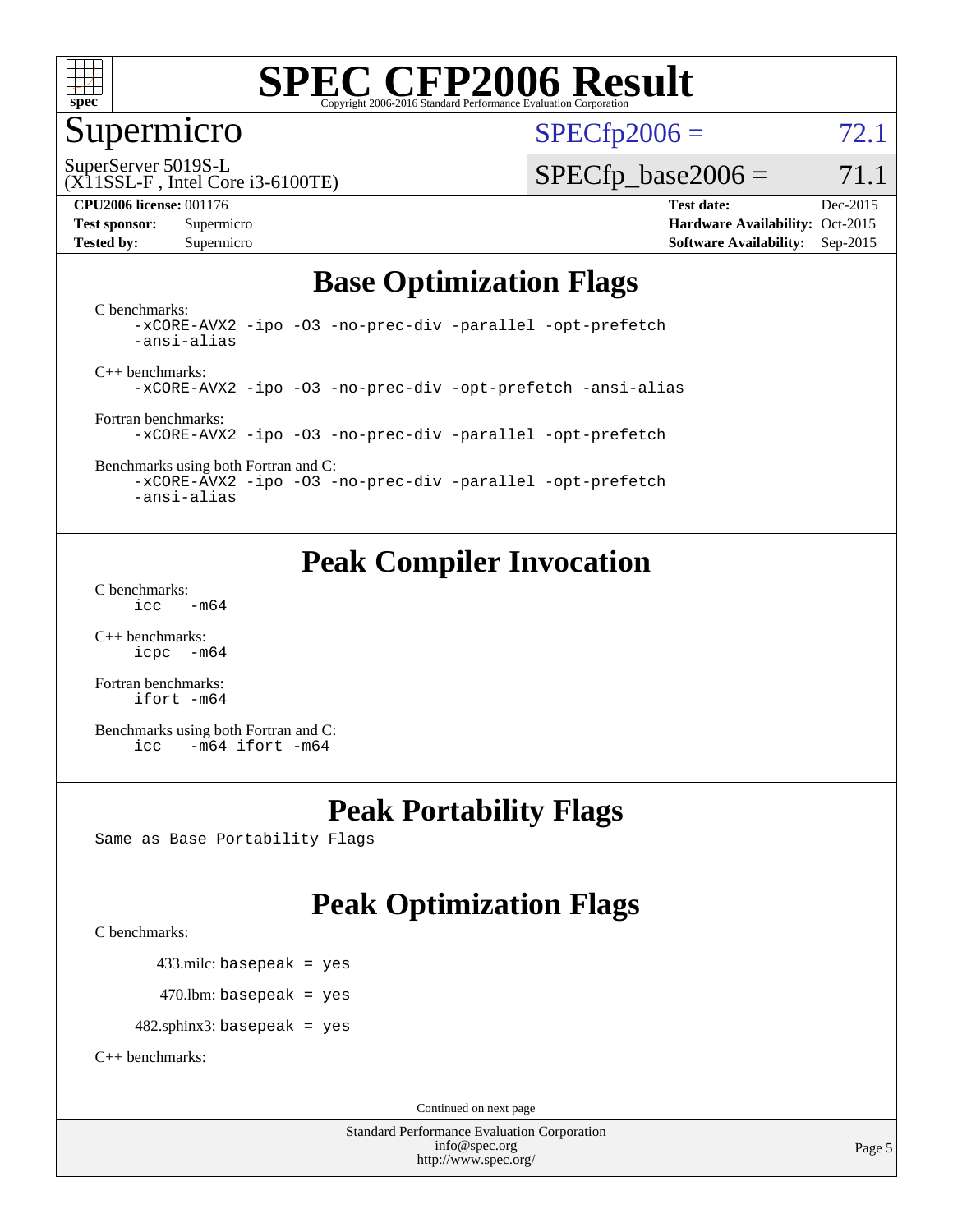

Supermicro

 $SPECTp2006 = 72.1$ 

SuperServer 5019S-L

 $SPECTp\_base2006 = 71.1$ 

#### (X11SSL-F , Intel Core i3-6100TE)

**[CPU2006 license:](http://www.spec.org/auto/cpu2006/Docs/result-fields.html#CPU2006license)** 001176 **[Test date:](http://www.spec.org/auto/cpu2006/Docs/result-fields.html#Testdate)** Dec-2015 **[Test sponsor:](http://www.spec.org/auto/cpu2006/Docs/result-fields.html#Testsponsor)** Supermicro **[Hardware Availability:](http://www.spec.org/auto/cpu2006/Docs/result-fields.html#HardwareAvailability)** Oct-2015 **[Tested by:](http://www.spec.org/auto/cpu2006/Docs/result-fields.html#Testedby)** Supermicro **Supermicro [Software Availability:](http://www.spec.org/auto/cpu2006/Docs/result-fields.html#SoftwareAvailability)** Sep-2015

### **[Peak Optimization Flags \(Continued\)](http://www.spec.org/auto/cpu2006/Docs/result-fields.html#PeakOptimizationFlags)**

```
 444.namd: -xCORE-AVX2(pass 2) -prof-gen:threadsafe(pass 1)
               -ipo(pass 2) -03(pass 2) -no-prec-div(pass 2)
               -par-num-threads=1(pass 1) -prof-use(pass 2) -fno-alias
               -auto-ilp32
      447.dealII: basepeak = yes
      450.soplex: basepeak = yes
      453.povray: -xCORE-AVX2(pass 2) -prof-gen:threadsafe(pass 1)
               -no-prec-div(pass 2)-par-num-threads=1(pass 1) -prof-use(pass 2) -unroll4
               -ansi-alias
Fortran benchmarks: 
     410.bwaves: basepeak = yes 416.gamess: -xCORE-AVX2(pass 2) -prof-gen:threadsafe(pass 1)
               -ipo(pass 2) -03(pass 2) -no-prec-div(pass 2)-par-num-threads=1(pass 1) -prof-use(pass 2) -unroll2
               -inline-level=0 -scalar-rep-
      434.zeusmp: basepeak = yes
     437.leslie3d: basepeak = yes
  459.GemsFDTD: -xCORE-AVX2(pass 2) -prof-gen:threadsafe(pass 1)
               -i\text{po}(pass 2) -\tilde{O}3(pass 2)-no-prec-div(pass 2)
               -par-num-threads=1(pass 1) -prof-use(pass 2) -unroll2
               -inline-level=0 -opt-prefetch -parallel
        465.tonto: -xCORE-AVX2(pass 2) -prof-gen:threadsafe(pass 1)
               -no-prec-div(pass 2)-par-num-threads=1(pass 1) -prof-use(pass 2) -inline-calloc
               -opt-malloc-options=3 -auto -unroll4
Benchmarks using both Fortran and C: 
     435.gromacs: basepeak = yes
 436.cactusADM:basepeak = yes 454.calculix: -xCORE-AVX2 -ipo -O3 -no-prec-div -auto-ilp32 -ansi-alias
        481.wrf: basepeak = yes
```